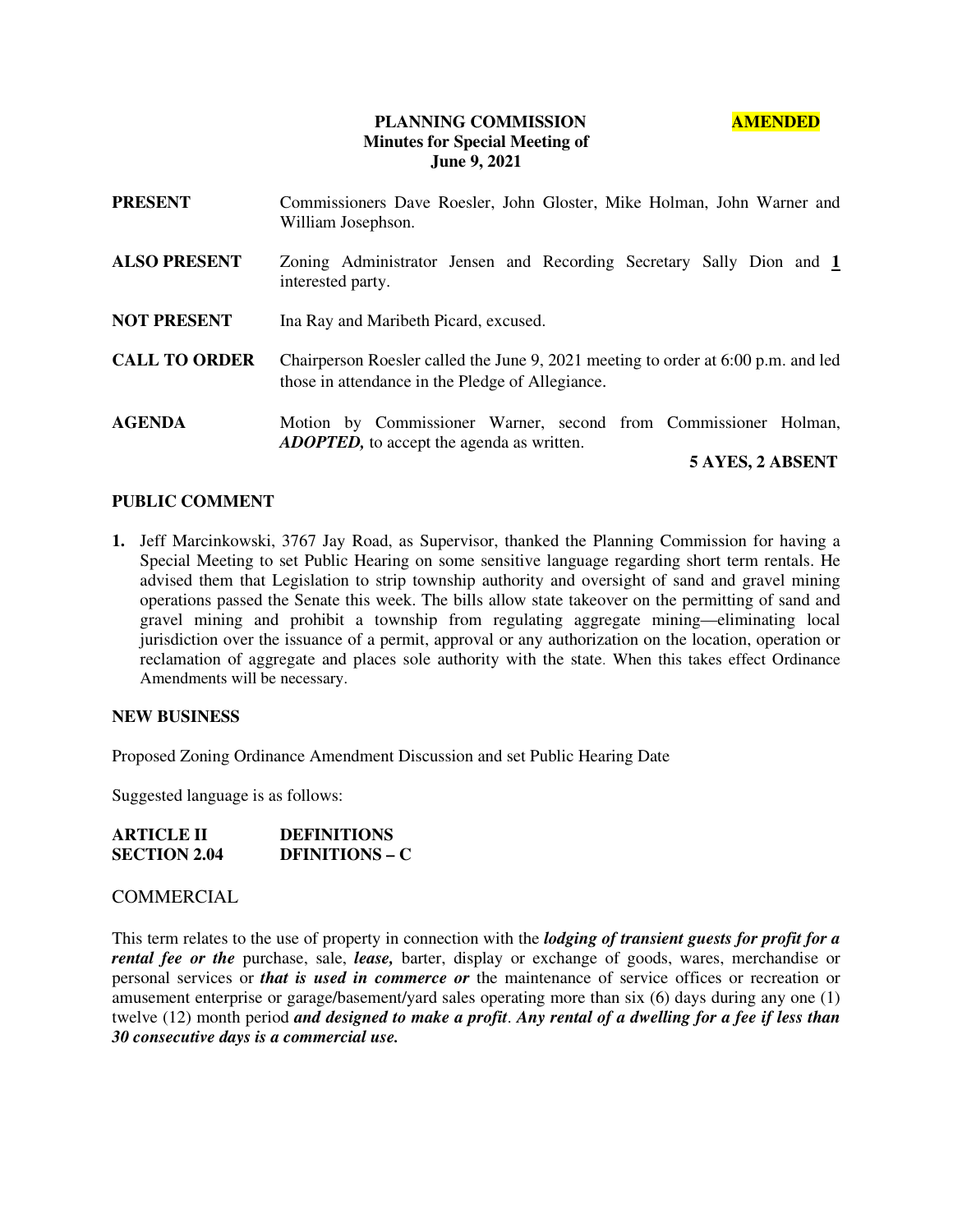Motion by Commissioner Josephson, second from Commissioner Warner, *ADOPTED*, to set public hearing for July 15, 2021 on the language as written above.

# **5 AYES, 2 ABSENT**

# **SECTION 2.18 DEFINTIONS – R**

### *RESIDENTIAL*

*This term relates to the use of real property for dwelling purposes and is the owner's principal, seasonal or main living place. This term does not include any rental of a dwelling for a fee if less than 30 consecutive days.* 

*Property owners who own a dwelling but who live there only on a seasonal basis and who have a continuity of presence as evidenced by the storing of their personal possessions for their personal use such as golf clubs, ski equipment, cycling equipment, boating equipment, and clothing is included within the meaning of the term Residential.* 

> Motion by Commissioner Holman, second from Commissioner Josephson, *ADOPTED*, to set public hearing for July 15, 2021 on the language as written above.

> > **5 AYES, 2 ABSENT**

# **ARTICLE III GENERAL PROVISIONS SECTION 3.29 OUTDOOR STORAGE IN RESIDENTIAL DISTRICTS**

The outdoor storage or parking of recreational vehicles or *recreational* equipment, in all Residential Districts shall be subject to the following minimum conditions:

> Motion by Commissioner Warner, second from Commissioner Holman, *ADOPTED*, to set public hearing for July 15, 2021 on the language as written above.

# **5 AYES, 2 ABSENT**

# **ARTICLE Vla LAKE MICHIGAN SHORELINE DISTRICT SECTION 6.04a SITE DEVELOPMENT STANDARDS**

- 1. All structures and buildings installed or built (or expanded) within the Lake Michigan Shoreline Overlay District shall conform to the following standards related to the natural topography and vegetation of the bluffs and dunes.
	- a) No structures or buildings shall be built or installed lakeward of the bluff line except for wooden stairs and platforms which provide beach access and comply with the requirements of Michigan Law and the Department of Environmental Quality (DEQ). Total platform area may not exceed one hundred fifty (150) sq. ft. in surface area. All such Items (including stairs and platforms) shall be approved by the Zoning Administrator.